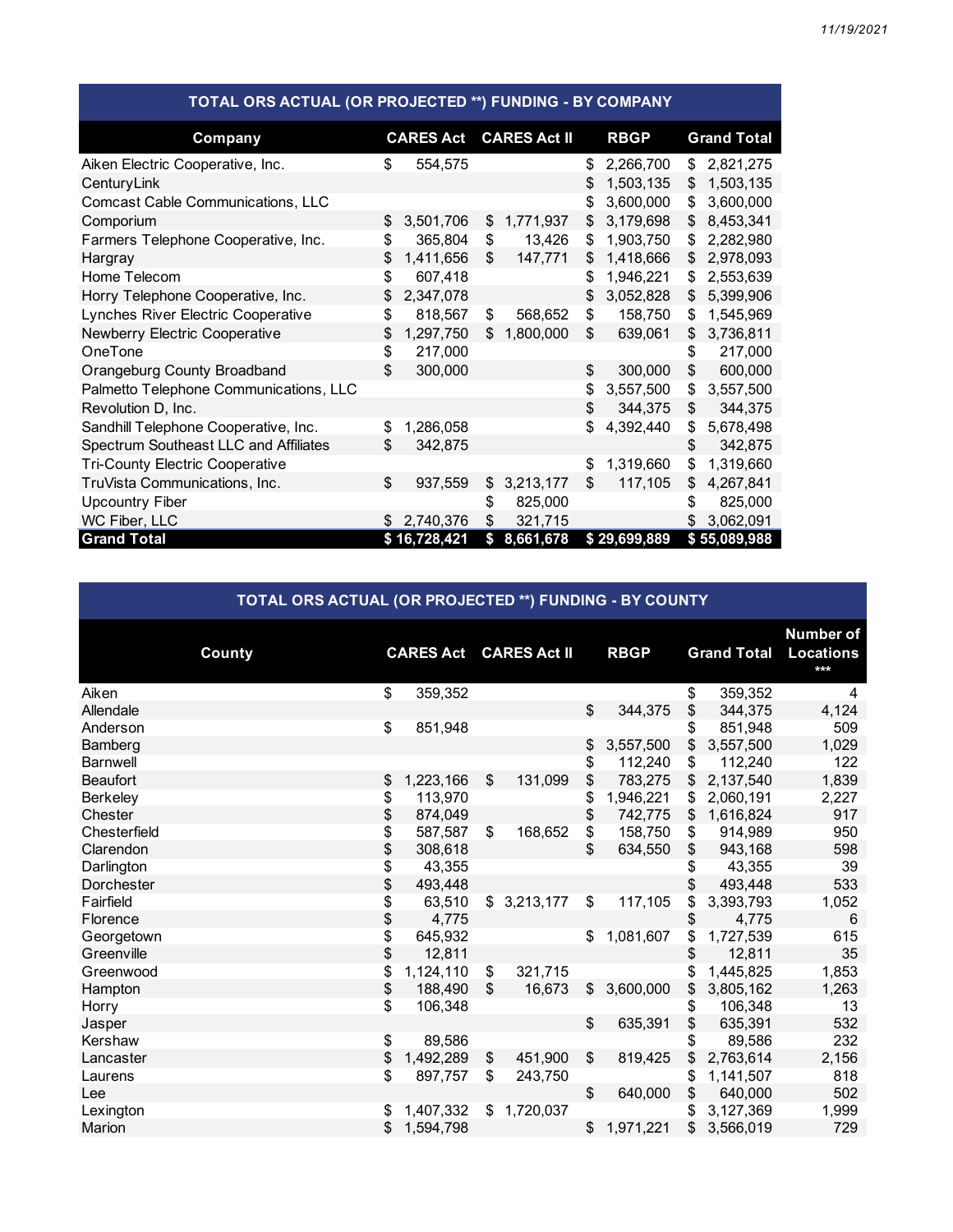| Marlboro           | 1,286,058    |           | \$. | 4,392,440    | \$ | 5.678.498    | 6.909  |
|--------------------|--------------|-----------|-----|--------------|----|--------------|--------|
| Newberry           | 1,297,750    | 1,556,250 | S   | 639.061      |    | \$3,493,061  | 4,758  |
| Oconee             | 276.174      | 825,000   |     |              | \$ | 1.101.174    | 1.678  |
| Orangeburg         | 495.223      |           | \$  | 6,894,753    | \$ | 7,389,976    | 6,080  |
| Saluda             | 753.457      |           |     |              |    | 753.457      | 280    |
| Spartanburg        | 79.343       |           |     |              | S  | 79.343       | 102    |
| Williamsburg       | 57.186       | 13.426    |     | 629.200      | \$ | 699.812      | 310    |
| <b>Grand Total</b> | \$16.728.421 | 8,661,678 |     | \$29,699,889 |    | \$55,089,988 | 44,813 |

\*\* Assumes funding requested and company match will come in at 100% for 'In Progress' projects

\*\*\* Based on the total number of locations as listed in final progress report for completed projects, and total number of locations as listed in application for in-progress projects. Locations include households, businesses, educational institutions, healthcare facilities and community anchor points.